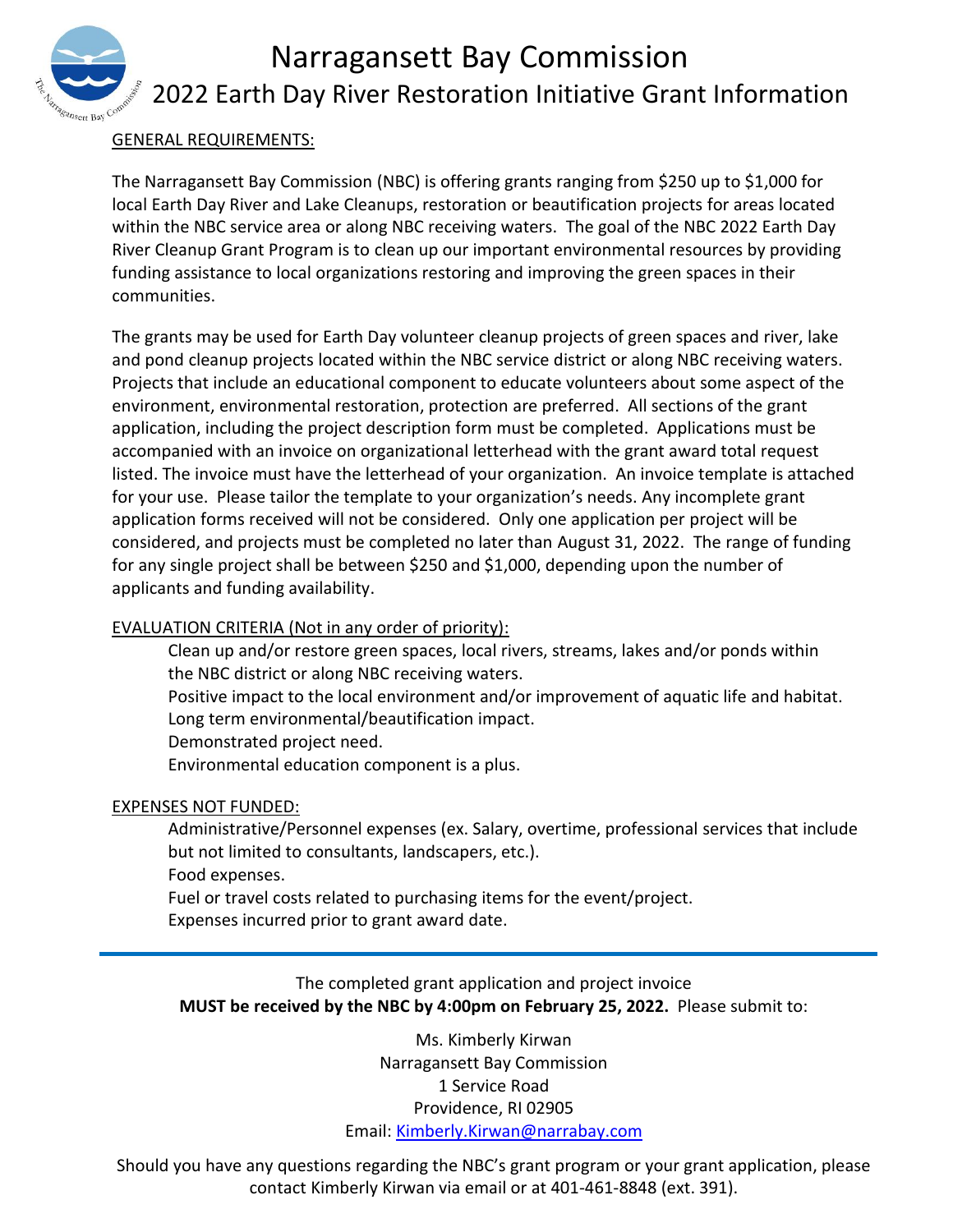### **Narragansett Bay Commission 2022 Earth Day River Restoration Initiative Grant Application**

Eligible Applicants: Rhode Island state and federal agencies, municipalities (for example, schools, conservation commissions, Parks & Recreation Departments, etc.), companies and non-profit organizations planning to organize local river cleanup projects in conjunction with Earth Day 2022 that will be located within the NBC service district or receiving waters.

| <b>Organization Name:</b>                                                                                                                                   | <b>Contact Person &amp; Title:</b>                                                                |  |  |  |
|-------------------------------------------------------------------------------------------------------------------------------------------------------------|---------------------------------------------------------------------------------------------------|--|--|--|
| <b>Street Address:</b>                                                                                                                                      | Telephone Number:<br>Email (REQUIRED):                                                            |  |  |  |
| City, State and Zip Code:                                                                                                                                   | <b>Amount Requested:</b>                                                                          |  |  |  |
| Proposed Cleanup Date & Rain Date:                                                                                                                          | Main Location:                                                                                    |  |  |  |
| List of all locations (please be as specific as possible – include streets & landmarks – attach a map of the event<br>area or additional sheets if needed): |                                                                                                   |  |  |  |
| Time of Event:                                                                                                                                              | <b>Expected Number of Volunteers:</b>                                                             |  |  |  |
| Website Address (Please provide the URL address if you plan<br>to post your event information on a website):                                                | If partnering with other organizations in the<br>community, please list those organizations here: |  |  |  |
| Project Description: Please be as specific as possible & include date of event.<br>(Max of 150 words - Attach supporting information if needed)             |                                                                                                   |  |  |  |
| Project Budget: Please explain how the grant funds will be utilized, list supplies and estimated<br>costs. (Attach supporting information if needed)        |                                                                                                   |  |  |  |
| Applicant's Signature                                                                                                                                       | Date                                                                                              |  |  |  |

\*NOTE: If the date/location or any other important project information for your planned event changes after submittal of this form to the NBC, please submit a corrected/updated form ASAP.